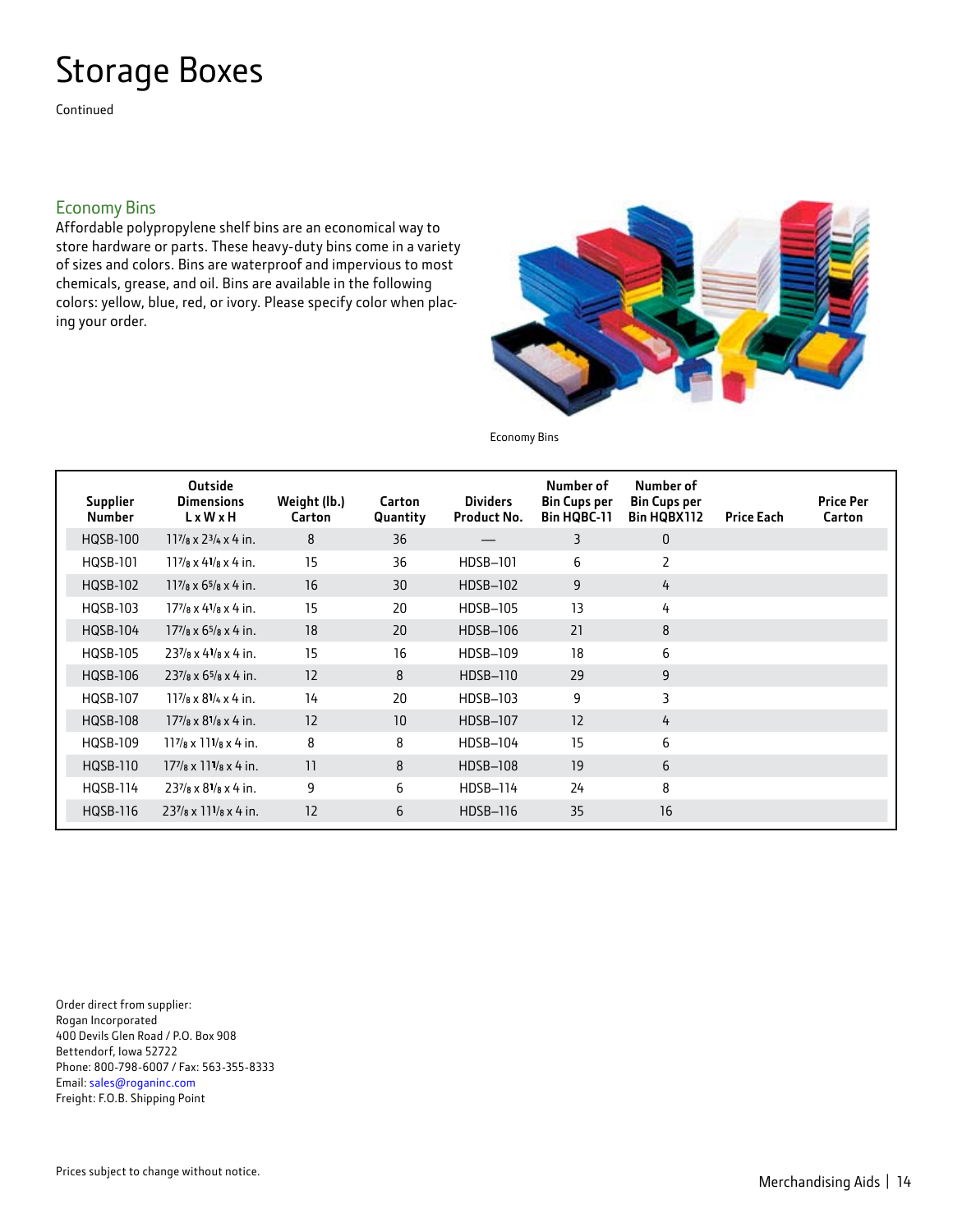# Storage Boxes

Continued

#### Heavy-Duty Bins

Heavy-duty bins are rugged enough to hang securely on louvered panels and have an extra-wide stacking ledge that ensures security. There is a large label slot for easy identification. Reinforcing ribs prevent bins from spreading when loaded. Finger grips allow for easy handling. Bins are available in the following colors: red, yellow, blue, or stone. Please specify color when placing your order.



Heavy-Duty Bins

| <b>Product</b><br><b>Number</b> | <b>Inside Dimensions</b><br>L x W x H                         | Weight. (lb.)<br>Carton | <b>Outside</b><br><b>Dimensions</b><br>$L \times W \times H$ | X*                  | Carton<br>Quantity | <b>Price Each</b> | <b>Price Per</b><br>Carton |
|---------------------------------|---------------------------------------------------------------|-------------------------|--------------------------------------------------------------|---------------------|--------------------|-------------------|----------------------------|
| H30-210                         | $43/4 \times 37/16 \times 23/16$ in.                          | 5                       | $5\frac{3}{a} \times 4\frac{1}{a} \times 3$ in.              | $4$ in.             | 24                 |                   |                            |
| H30-220                         | $6\frac{3}{4} \times \frac{37}{16} \times \frac{213}{16}$ in. | 8                       | $7^{3}/a \times 4^{1}/a \times 3$ in.                        | 6 in.               | 24                 |                   |                            |
| H30-224                         | $10^{1}/4 \times 3^{3}/16 \times 3^{3}/4$ in.                 | 7                       | $10^{7}/a \times 4^{3}/a \times 4$ in.                       | 9 in.               | 12                 |                   |                            |
| H30-230                         | $10^{1}/4 \times 4^{3}/8 \times 4^{3}/4$ in.                  | 10                      | $10^{7}/a \times 5^{1}/2 \times 5$ in.                       | 9 in.               | 12                 |                   |                            |
| H30-234                         | $14^{1}/16 \times 4^{3}/8 \times 4^{3}/4$ in.                 | 13                      | $143/4 \times 51/2 \times 5$ in.                             | $123/16$ in.        | 12                 |                   |                            |
| H30-235                         | $10^{1}/4 \times 10 \times 4^{3}/4$ in.                       | 10                      | $10^{7}/a \times 11 \times 5$ in.                            | 9 in.               | 6                  |                   |                            |
| H30-239                         | $10 \times 6\frac{9}{16} \times 6\frac{3}{4}$ in.             | 10                      | $10^{3}/4 \times 8^{1}/4 \times 7$ in.                       | 8 in.               | 6                  |                   |                            |
| H30-240                         | $14 \times 6\frac{9}{16} \times 6\frac{3}{4}$ in.             | 24                      | $143/4 \times 81/4 \times 7$ in.                             | $12$ in.            | 12                 |                   |                            |
| H30-250                         | $14 \times 14^{3}/4 \times 6^{3}/4$ in.                       | 21                      | $143/4 \times 161/2 \times 7$ in.                            | $12$ in.            | 6                  |                   |                            |
| H30-255                         | $9^{3}/4 \times 15 \times 4^{3}/4$ in.                        | 12                      | $10^{3}/4 \times 16^{1}/2 \times 5$ in.                      | $8^{1/2}$ in.       | 6                  |                   |                            |
| H30-265                         | $17\frac{1}{8} \times 6\frac{1}{2} \times 8\frac{3}{4}$ in.   | 17                      | $18 \times 8^{1}/\text{s} \times 9$ in.                      | $14\frac{1}{2}$ in. | 6                  |                   |                            |
| H30-270                         | $17^{1}/a \times 14^{7}/a \times 10^{3}/a$ in.                | 13                      | $18 \times 16^{1}/2 \times 11$ in.                           | 133/4 in.           | 3                  |                   |                            |

\*X is inside-bottom dimension.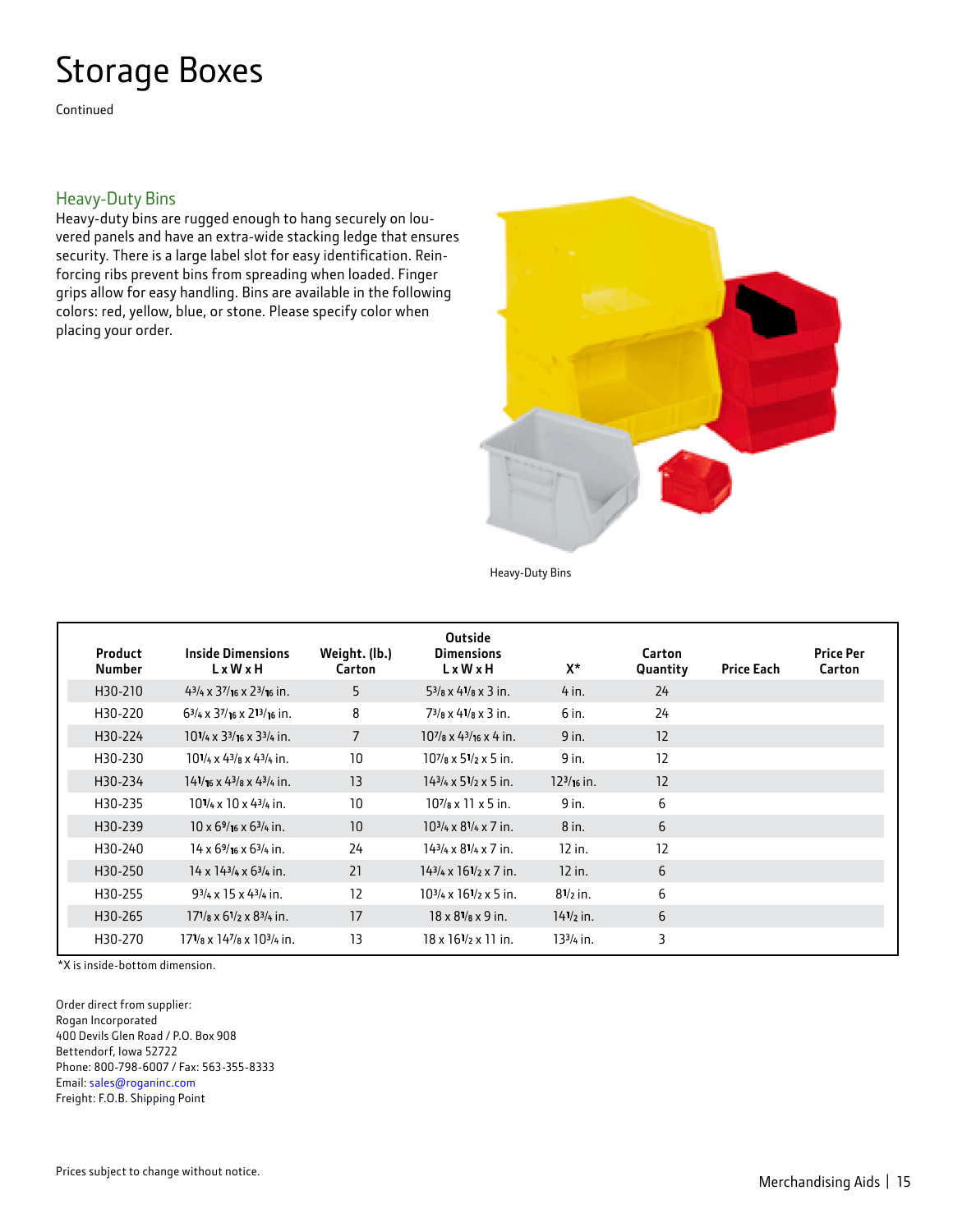# Hardware Accessories

Merchandising Aids

### Electronic Scale S-2000 JR

This accurate, affordable, and portable scale is the ultimate choice for simple price-computing applications. It provides a one-button operation and displays weight to 1/100th of a pound.

### Electronic Scale Features Include

- Two displays one in front for the customer and one in back for the operator.
- Large 12 x 8<sup>1</sup>/2-inch platter for easy and efficient weighing.
- Accumulator for totaling the day's receipts.
- NTEP certified for pound and kilogram use.
- Rechargeable battery version.
- 15-, 30-, or 60-pound capacity.
- 

| <b>Supplier Part</b> | <b>Description</b>                               | Package  | Price |
|----------------------|--------------------------------------------------|----------|-------|
| <b>Number</b>        |                                                  | Quantity | Each  |
| S-2000 JR            | Electronic scale with<br>stainless steel platter |          |       |

– Stainless steel. The S-2000 JR is available to help you sell hardware by the pound.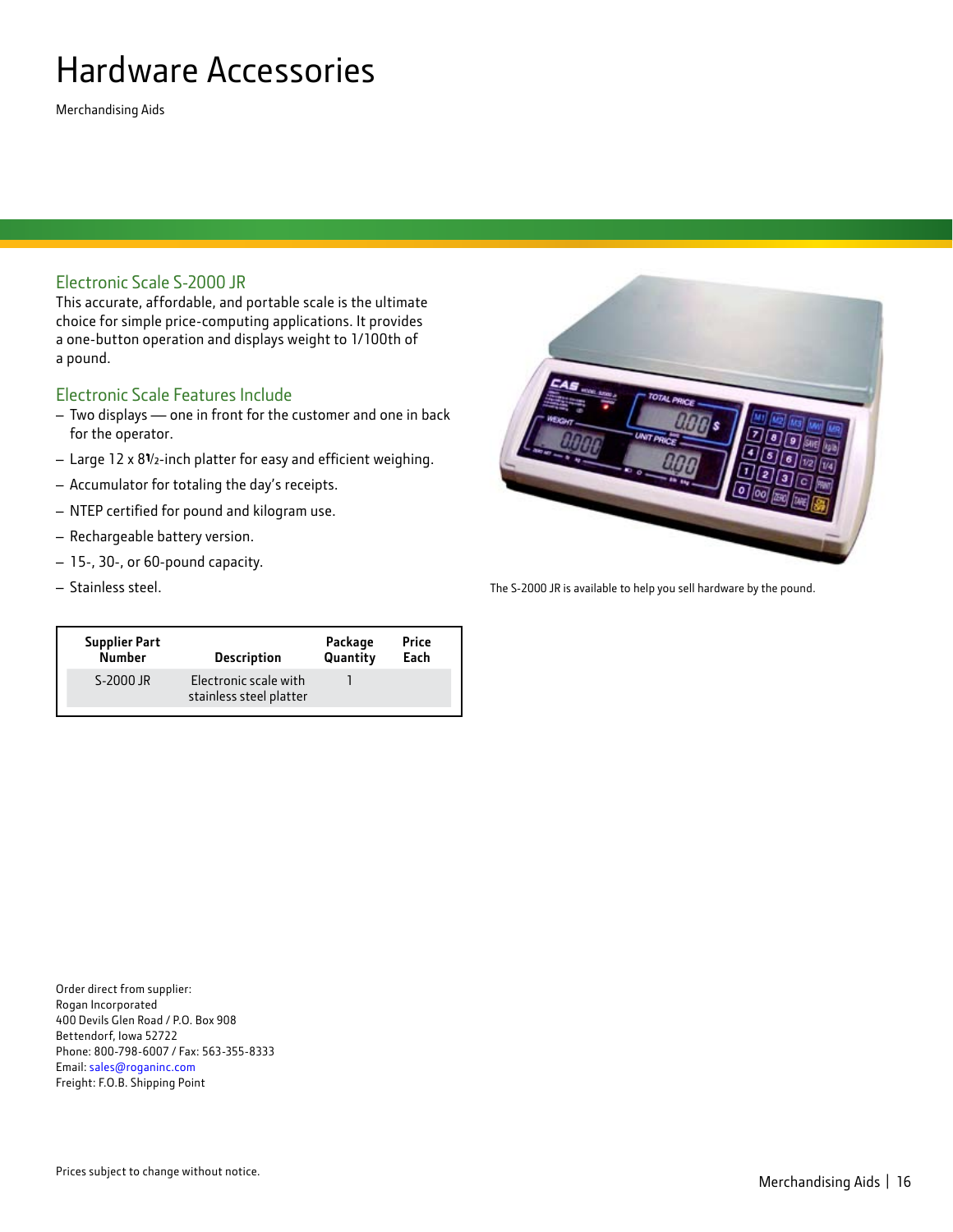# Hardware Accessories

Continued

### Hardware Scales

- Battery operation with auto power-off feature.
- AC adapter included.
- Large 1-inch (25 mm) display.
- Switch between units (lb., oz., kg, and g).
- Soft-touch tack switch.
- Stainless steel platter.
- Compact, easy-to-use design.
- Zero, net, stable, and low-battery indicators.